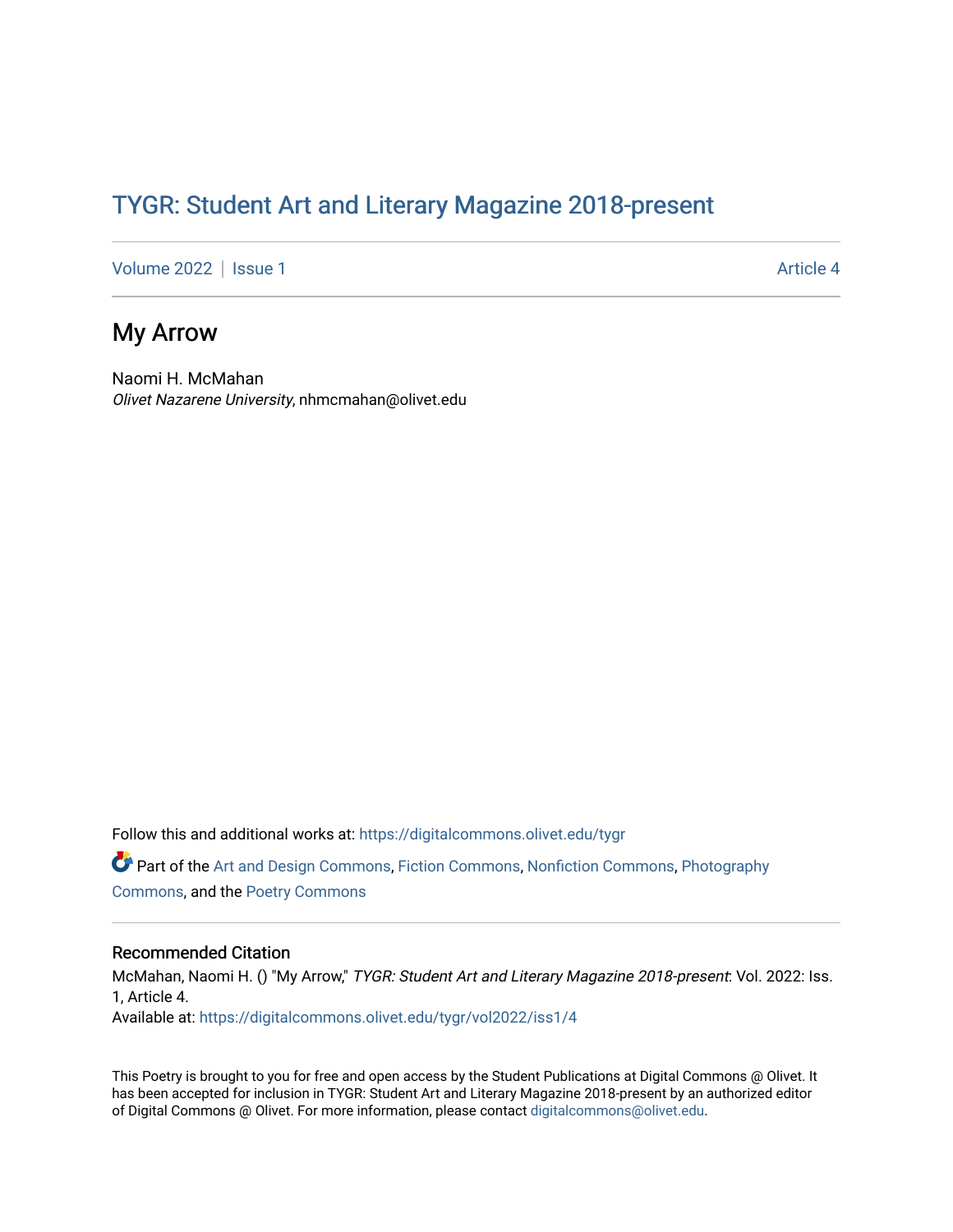## **My Arrow**

I could shoot this arrow a hundred different ways My arrow leaps away, cuts through the air, navigates the field Reaches the target, kisses the colored plastic, thunks into the graying hay My goal is the yellow, the center, the eye of the bull The faint arrow screams at me, "You put me in the white!" My shot fails

I could shoot this arrow a thousand different ways My fingers are burned, calloused, bleeding, crying I give the string my everything, and all it does is take Take Take I can't take the pain anymore, so in anger I let it go My shot fails

I could shoot this arrow a million different ways If only the people would stop talking to me, stop looking at me, stop needing me But I'm in charge. I must do my duty and give to them. Always give Give Give I lean over a shoulder, whisper instructions, guide their arm and muscles They stand, struggle, release. I see the arrow fly. I know it's wrong, bad, missing The shot fails

I can shoot this arrow only one way If I were to do it right, with my God guiding my hand. I click the arrow onto the string, like coming home. Breath out I bring the bow up. Breathe in. My left fingers clutch the string like a mother: Firm, but soft, ready to let go when the time comes